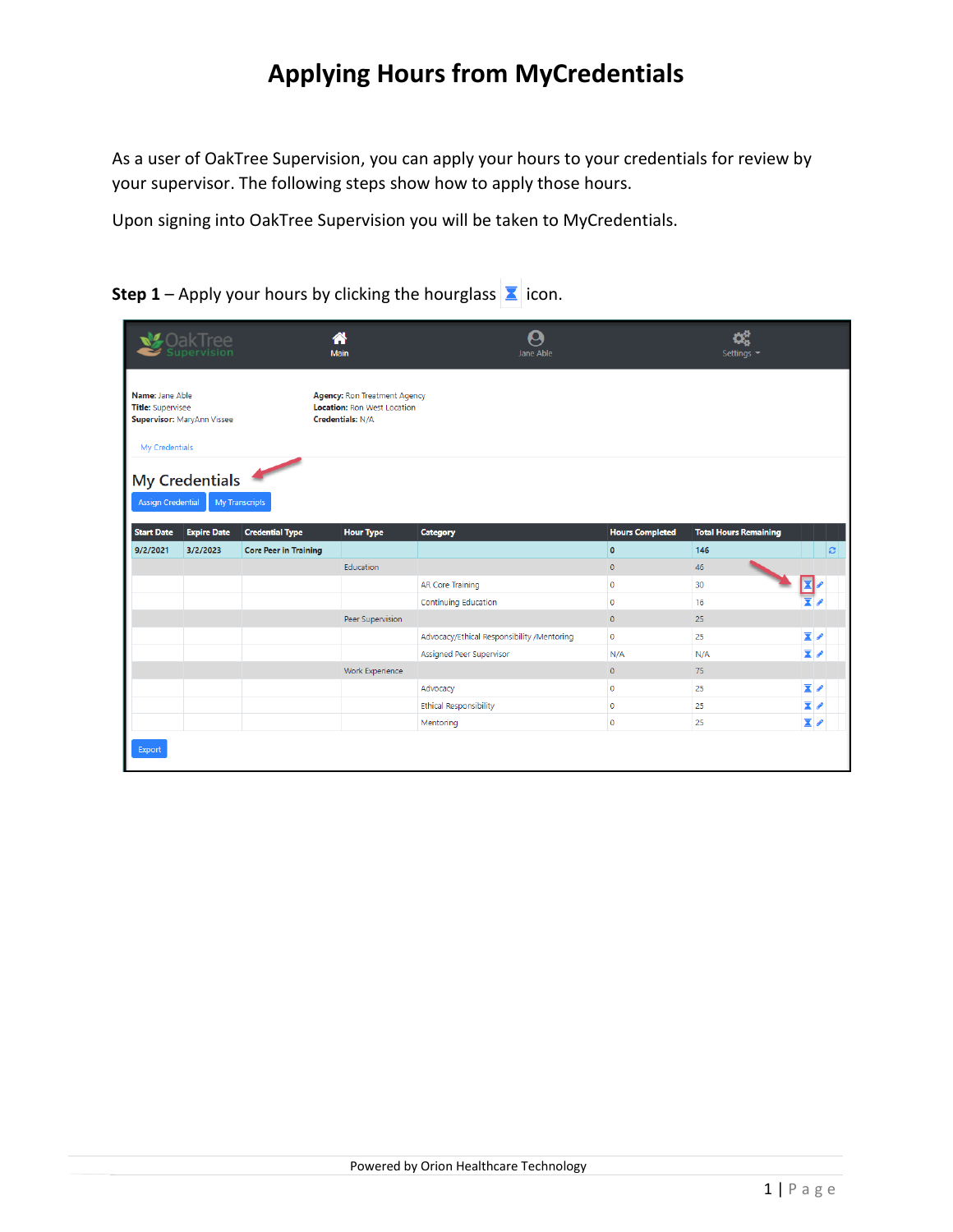#### **Step 2** – Apply Hours

- 1. Your selection is automatically added
- 2. Enter in a beginning and ending dates
- 3. Enter the number of hours completed
- 4. Select Activity Type
- 5. Type in a description of the training
- 6. Choose Direct or Indirect
- 7. Upload Verification Document (I.E. Certificate of completed hours)
- 8. Approval Status is automatically set to Pending Supervisor Review
- 9. When done click the [**Save and Exit**] button

| <b>Apply Hours</b>                                     | ×                       |
|--------------------------------------------------------|-------------------------|
| -Please Select-                                        | Add                     |
| CorePIT, Education, AR Core Training *                 |                         |
| <b>Activity Date(s)</b><br>to<br>08/23/2021<br>m       | 08/26/2021              |
| <b>Hours</b>                                           |                         |
| 10                                                     |                         |
| <b>Activity Type</b>                                   |                         |
| Conference Workshop                                    |                         |
| Description<br>5                                       |                         |
| Attended Conference workshop on Core Peer in Training. |                         |
| ● Direct ○ Indirect<br>6                               |                         |
| <b>Upload Verification Document</b>                    |                         |
| Choose File   No file chosen                           |                         |
| 8<br>Approval Status                                   |                         |
| Pending Supervisor Review                              | 9                       |
|                                                        |                         |
|                                                        | Save and Exit<br>Cancel |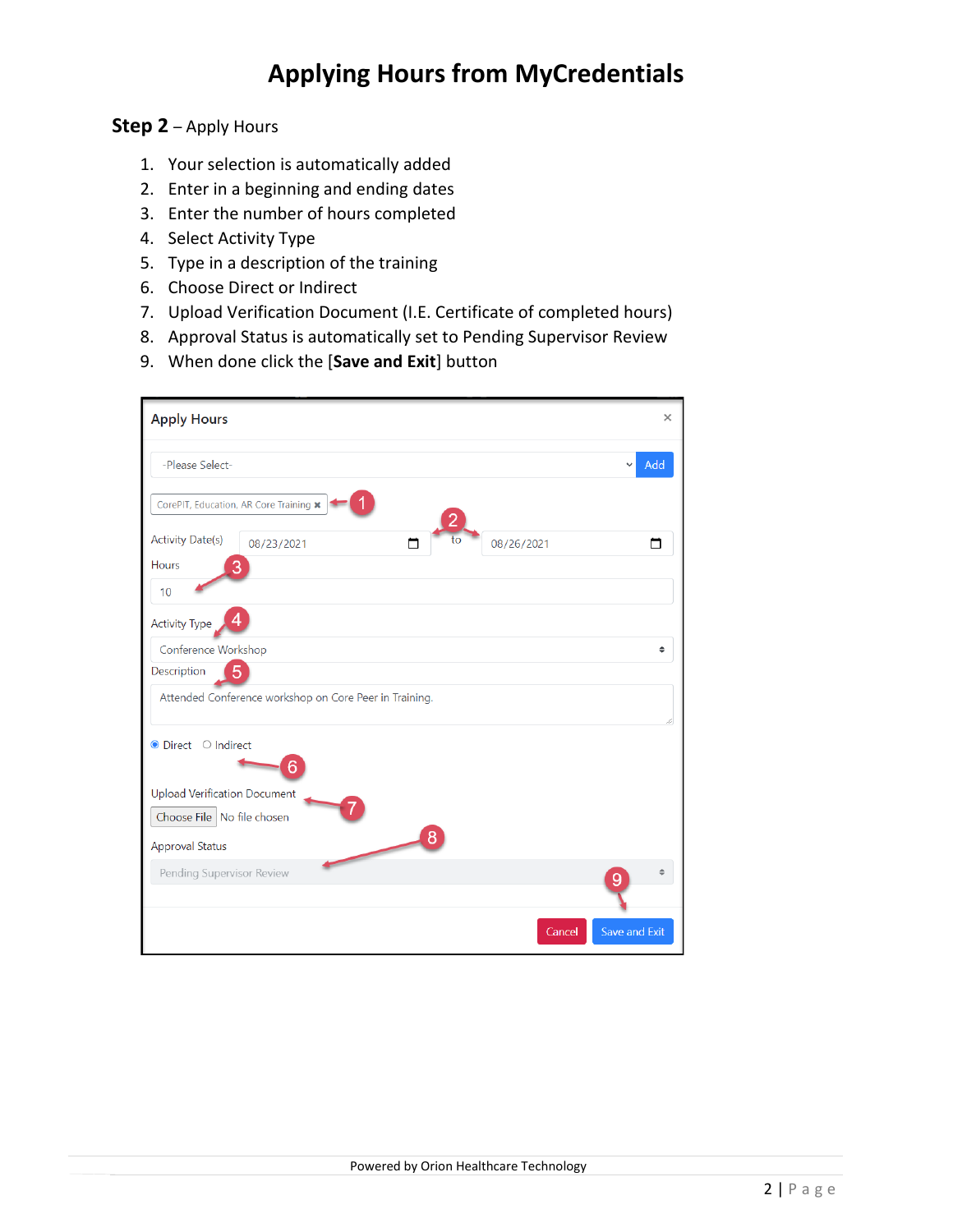The Hour Completed column will continue to reflect no change until the category has been reviewed by your supervisor.

| <b>My Credentials</b>                             |                              |                                        |                     |                                               |                                  |                                 |                         |   |  |
|---------------------------------------------------|------------------------------|----------------------------------------|---------------------|-----------------------------------------------|----------------------------------|---------------------------------|-------------------------|---|--|
| <b>Assign Credential</b><br><b>My Transcripts</b> |                              |                                        |                     |                                               |                                  |                                 |                         |   |  |
| <b>Start</b><br><b>Date</b>                       | <b>Expire</b><br><b>Date</b> | <b>Credential Type Hour Type</b>       |                     | <b>Category</b>                               | <b>Hours</b><br><b>Completed</b> | <b>Total Hours</b><br>Remaining |                         |   |  |
| 9/2/2021                                          | 3/2/2023                     | <b>Core Peer in</b><br><b>Training</b> |                     |                                               | $\mathbf{0}$                     | 146                             |                         | Ø |  |
|                                                   |                              |                                        | Education           |                                               | $\overline{0}$                   | 46                              |                         |   |  |
|                                                   |                              |                                        |                     | <b>AR Core Training</b>                       | $\overline{0}$                   | 30                              | $\overline{\mathbf{X}}$ |   |  |
|                                                   |                              |                                        |                     | Continuing Education                          | $\mathbf 0$                      | 16                              | $\mathbf{Z}$ d          |   |  |
|                                                   |                              |                                        | Peer<br>Supervision |                                               | $\overline{0}$                   | 25                              |                         |   |  |
|                                                   |                              |                                        |                     | Advocacy/Ethical Responsibility<br>/Mentoring | $\overline{0}$                   | 25                              | $\overline{\mathbf{X}}$ |   |  |
|                                                   |                              |                                        |                     | <b>Assigned Peer Supervisor</b>               | N/A                              | N/A                             | <b>X</b>                |   |  |
|                                                   |                              |                                        | Work<br>Experience  |                                               | $\overline{0}$                   | 75                              |                         |   |  |
|                                                   |                              |                                        |                     | Advocacy                                      | $\bf{0}$                         | 25                              | $\overline{\mathbf{X}}$ |   |  |
|                                                   |                              |                                        |                     | <b>Ethical Responsibility</b>                 | $\mathbf 0$                      | 25                              | $\overline{\mathbf{X}}$ |   |  |
|                                                   |                              |                                        |                     | Mentoring                                     | $\mathbf{0}$                     | 25                              | $\overline{\bm{z}}$ /   |   |  |

**Step 3** – Click the [My Transcripts] button to view and/or edit your request for apply hours

| <b>My Credentials</b><br>My Transcripts<br><b>Assign Credential</b> |                              |                                        |           |                             |                                  |                                 |                  |  |
|---------------------------------------------------------------------|------------------------------|----------------------------------------|-----------|-----------------------------|----------------------------------|---------------------------------|------------------|--|
| <b>Start</b><br><b>Date</b>                                         | <b>Expire</b><br><b>Date</b> | <b>Credential Type   Hour Type</b>     |           | <b>Category</b>             | <b>Hours</b><br><b>Completed</b> | <b>Total Hours</b><br>Remaining |                  |  |
| 9/2/2021                                                            | 3/2/2023                     | <b>Core Peer in</b><br><b>Training</b> |           |                             | $\bf{0}$                         | 146                             | $\boldsymbol{c}$ |  |
|                                                                     |                              |                                        | Education |                             | $\Omega$                         | 46                              |                  |  |
|                                                                     |                              |                                        |           | <b>AR Core Training</b>     |                                  | 30                              | 70               |  |
|                                                                     |                              |                                        |           | <b>Continuing Education</b> | $\mathbf 0$                      | 16                              | X.               |  |